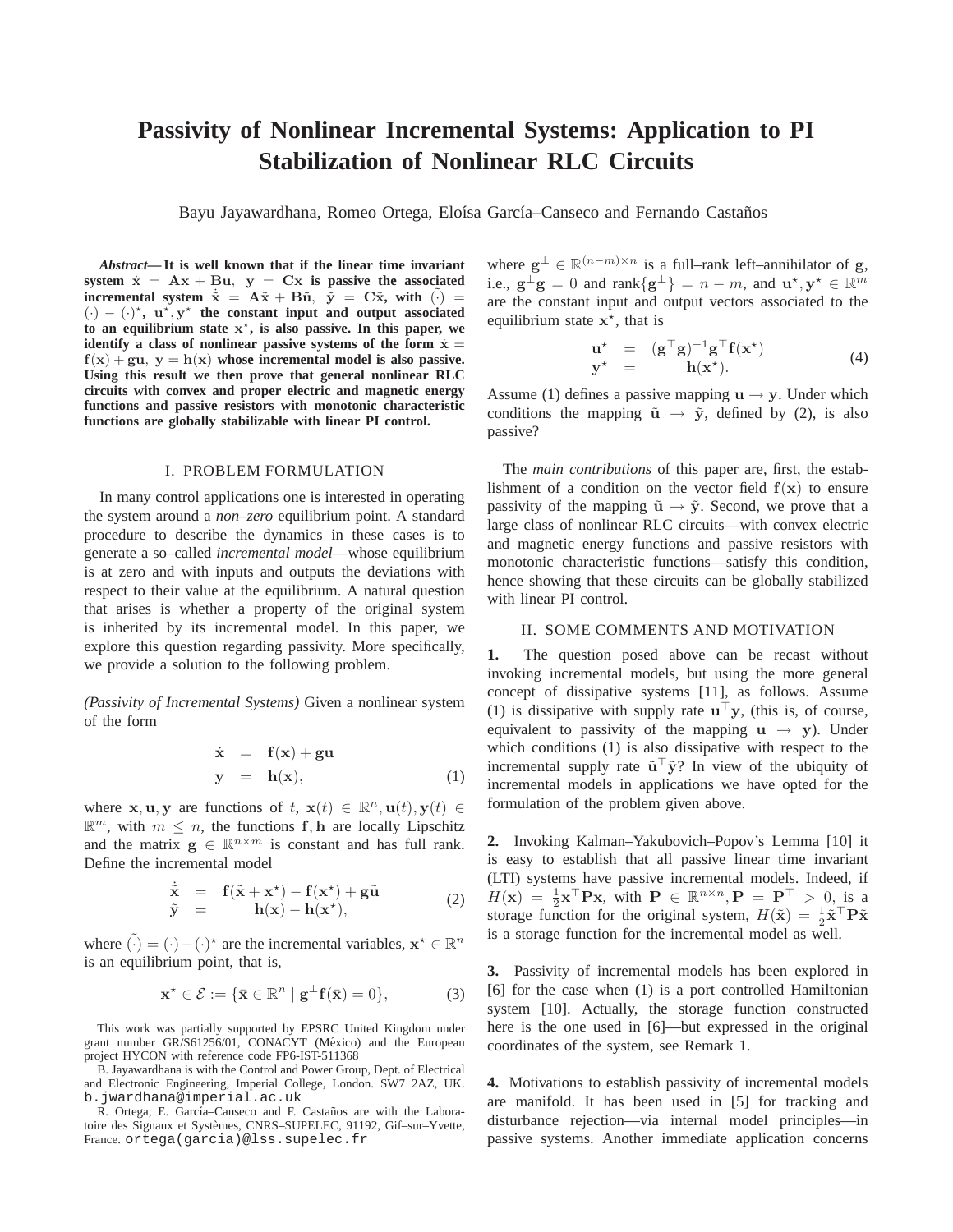energy–balancing stabilization. As defined in [9] a system is energy–balancing stabilizable if there exists a static state–feedback that assigns to the closed–loop system a storage function equal to the difference between the (open–loop) systems stored energy and the energy supplied by the controller, i.e.,  $\int \mathbf{u}^{T}(s)\mathbf{y}(s)ds$ . As indicated in [9], see also [8], energy–balancing stabilization is stymied by the presence of pervasive dissipation. The latter is defined as dissipation that makes the supplied power evaluated at the equilibrium non–zero, that is  $(\mathbf{u}^*)^{\top} \mathbf{y}^* \neq 0$ . It is clear that this obstacle is conspicuous by its absence in systems with passive incremental models. Results stemming from this observation will be reported elsewhere.

**5.** We have adopted in the paper the standard convention of defining passive systems in terms of the existence of a *non– negative* storage function.<sup>1</sup> As will become clear below, all our derivations remain valid if we relax the non–negativity assumption. These, obviously larger, class of systems are referred in [8] as energy–balancing and in [12], [4] as cyclo– passive—a name that is motivated by the fact that cyclo– passive systems cannot create energy *over closed paths* in the state–space, in contrast with passive system that cannot create energy *for all* trajectories.

### III. PASSIVITY OF INCREMENTAL SYSTEMS

*Proposition 1:* Assume:

- **A.1** The system (1) defines a passive mapping  $u \rightarrow y$ with a convex twice continuously differentiable storage function  $H: \mathbb{R}^n \to \mathbb{R}_+$ .
- **A.2** The *"incremental stability" condition*

$$
[\mathbf{f}(\mathbf{x}) - \mathbf{f}(\mathbf{x}^*)]^\top [\nabla H(\mathbf{x}) - \nabla H(\mathbf{x}^*)] \le 0 \qquad (5)
$$

is satisfied.<sup>2</sup>

Then, the mapping  $\tilde{u} \rightarrow \tilde{y}$ , defined by (2) is also passive with convex storage function  $H_0: \mathbb{R}^n \to \mathbb{R}_+$ ,

$$
H_0(\tilde{\mathbf{x}}) = H(\tilde{\mathbf{x}} + \mathbf{x}^*) - H(\mathbf{x}^*) - \tilde{\mathbf{x}}^\top \nabla H(\mathbf{x}^*).
$$
 (6)

*Proof:* First, we recall from Hill–Moylan's nonlinear version of Kalman–Yakubovich–Popov's Lemma [10] that passivity of (1) implies

$$
\mathbf{h}(\mathbf{x}) = \mathbf{g}^{\top} \nabla H(\mathbf{x}).\tag{7}
$$

Let us now compute

$$
\tilde{\mathbf{y}}^{\top} \tilde{\mathbf{u}} = [\nabla H(\mathbf{x}) - \nabla H(\mathbf{x}^*)]^{\top} \mathbf{g} \tilde{\mathbf{u}} \n= [\nabla H(\mathbf{x}) - \nabla H(\mathbf{x}^*)]^{\top} [\dot{\tilde{\mathbf{x}}} - \mathbf{f}(\tilde{\mathbf{x}} + \mathbf{x}^*) + \mathbf{f}(\mathbf{x}^*)] \n= \dot{H}_0 - [\nabla H(\mathbf{x}) - \nabla H(\mathbf{x}^*)]^{\top} [\mathbf{f}(\tilde{\mathbf{x}} + \mathbf{x}^*) - \mathbf{f}(\mathbf{x}^*)] \n\geq \dot{H}_0,
$$

<sup>1</sup>Actually, as one can always add a constant to the storage function, the question is whether it is bounded from below or not.

<sup>2</sup>All vectors defined in the paper are *column* vectors, even the gradient of a scalar function that we denote with the operator  $\nabla_{\mathbf{x}} = \partial/\partial \mathbf{x}$ . When clear from the context the sub-index will be omitted.

where we have used (7) in the first identity, (2) in the second, (6) in the third and (5) to obtain the inequality. Integrating the inequality above we get

$$
\int_0^t \tilde{\mathbf{y}}^\top(s)\tilde{\mathbf{u}}(s) \,ds \geq H_0(\tilde{\mathbf{x}}(t)) - H_0(\tilde{\mathbf{x}}(0)).
$$

We will now prove that  $H_0(\tilde{\mathbf{x}})$  is nonnegative. Using convexity of  $H(\mathbf{x})$ , we obtain

$$
\frac{\partial^2 H_0}{\partial \tilde{\mathbf{x}}^2}(\tilde{\mathbf{x}}) = \frac{\partial^2 H}{\partial \mathbf{x}^2}(\mathbf{x}) \ge 0,
$$

which shows the convexity of  $H_0(\tilde{\mathbf{x}})$ . Since  $\nabla H_0(0) = 0$ and  $H_0(\tilde{\mathbf{x}})$  is convex, the point 0 is a minimum point of  $H_0(\tilde{\mathbf{x}})$ . This implies also that  $H_0(\tilde{\mathbf{x}}) \geq 0$ .  $\blacksquare$ 

*Remark 1:* The storage function  $H_0(\tilde{\mathbf{x}})$  can be directly derived from [6]—where the case of port Hamiltonian systems is considered and the analysis is carried out in co–energy coordinates  $(\nabla H(\mathbf{x}))$  in our notation). Indeed, integrating equation (10) from that paper and expressing the function in the original (energy) coordinates, denoted x here and called **z** in [6], yields (6).

*Remark 2:* Passivity of (1) imposes, besides (7), the stability condition  $f^{\dagger}(\mathbf{x}) \nabla H(\mathbf{x}) \leq 0$ . This motivates the name "incremental stability" given to inequality (5).

*Remark 3:* In the LTI case with quadratic storage function (5) reduces to the stability condition  $\tilde{\mathbf{x}}^\top \mathbf{P} \mathbf{A} \tilde{\mathbf{x}} \leq 0$ , while the new storage function is given by  $H_0(\tilde{\mathbf{x}}) = \frac{1}{2} \tilde{\mathbf{x}}^\top \mathbf{P} \tilde{\mathbf{x}}$ . This appealing downward compatibility makes our result a natural extension, to the nonlinear case, of the well–known property of LTI systems.

*Remark 4:* If (1) is a port controlled Hamiltonian system we have

$$
\mathbf{f}(\mathbf{x}) = [\mathbf{J}(\mathbf{x}) - \mathbf{R}(\mathbf{x})] \nabla H(\mathbf{x}),
$$

where  $J(x) = -J^{\top}(x)$  is the interconnection matrix and  $R(x) = R^{\top}(x) \ge 0$  captures the dissipation effects. The incremental stability condition (5) will be then satisfied if J and R are *constant* matrices. This corresponds to constant interconnections and linear damping—the former is often the case in physical systems, for instance for nonlinear mechanical systems or nonlinear LC circuits. In the next section we will prove that the incremental model of passive RLC circuits is passive also in the case when the resistors are nonlinear, but with monotonic characteristic function.

*Remark 5:* For port–controlled Hamiltonian systems with constant interconnection and damping matrices the storage function for the incremental model given in (6) results from a direct application of the Interconnection and Damping Assignment controller design methodology [9]. Indeed, in its simpler formulation, the objective of this controller is to shape the storage function of the system assigning to the closed–loop the dynamics  $\dot{\mathbf{x}} = (\mathbf{J} - \mathbf{R}) \nabla H_d(\mathbf{x}) + \mathbf{g} \mathbf{v}$ , where  $H_d(\mathbf{x})$  is the desired storage function and v is a free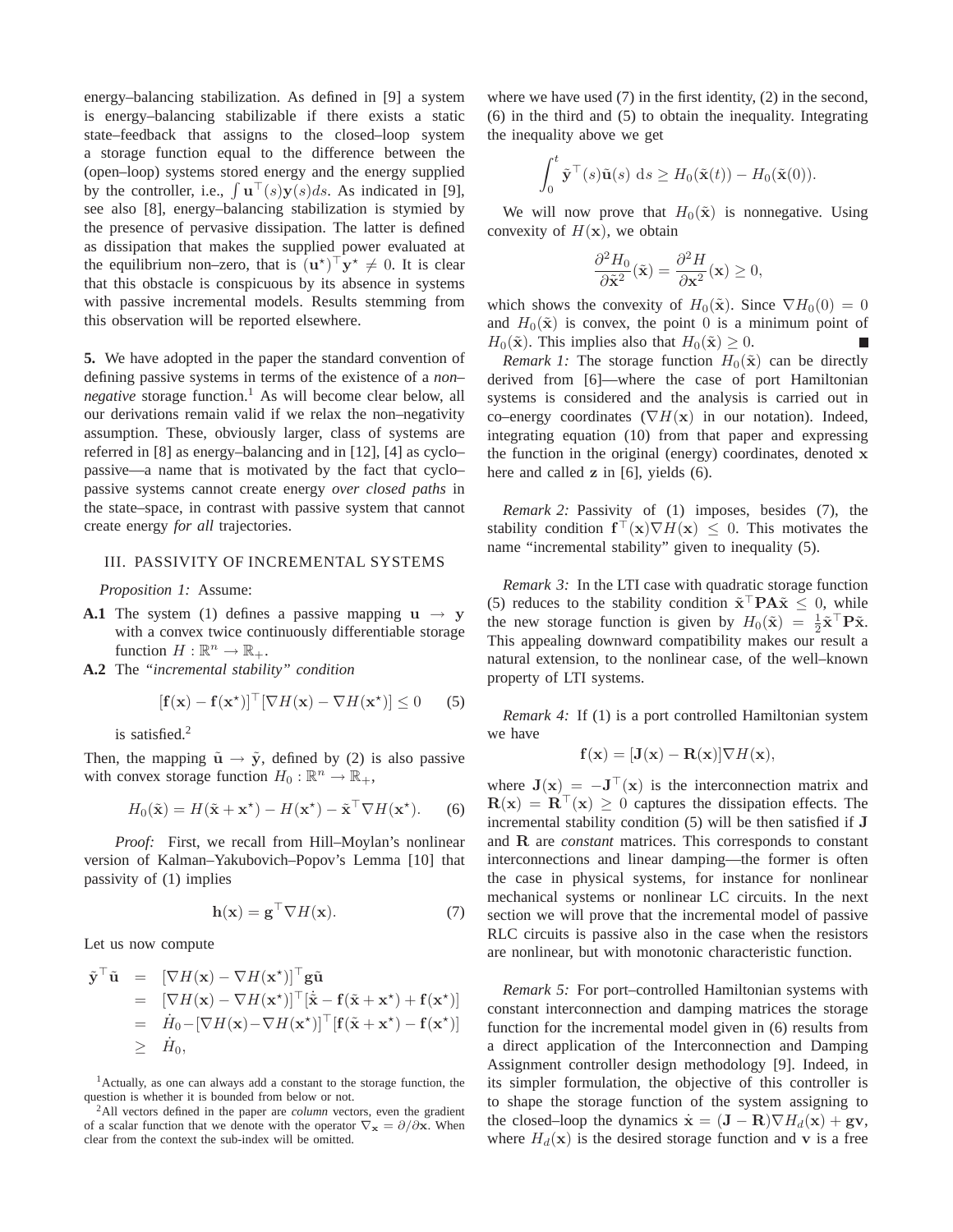external signal. *Fixing*  $v = \tilde{u}$  we see that the objective will be achieved with  $H_d(\mathbf{x}) = H_0(\mathbf{x})$ ; and by definition of the equilibrium set (3), the matching equation

$$
-\mathbf{gu}^* = (\mathbf{J} - \mathbf{R}) \nabla H(\mathbf{x}^*),
$$

always has a solution.

It is easy to see that the new storage function  $H_0$  as in (6) has a minimum at 0 and  $H_0(0) = 0$ . However, the point 0 may not be a unique minimum. The following lemma shows that a strongly convex  $H$  is sufficient to ensure that the new storage function  $H_0$  has a unique minimum at 0 and it is proper. By properness of the function  $H_0$  we mean that for any constant  $c > 0$  the set  $\{ \mathbf{x} \in \mathbb{R}^n \mid H_0(\mathbf{x}) \leq c \}$  is compact.

*Lemma 1:* Consider a strongly convex storage function  $H \in C^2$ . Then the function  $H_0 \in C^2$  as in (6) is proper and has a unique minimum at 0.

*Proof:* It can be readily checked that  $H_0$ , being globally strictly convex, has a unique global minimum at the origin.

In order to prove properness of  $H_0$ , we demonstrate that for every  $c \geq 0$  the set  $M_c = {\{\tilde{\mathbf{x}} \in \mathbb{R}^n | H_0(\tilde{\mathbf{x}}) \leq c\}}$  is compact. Strong convexity of  $H_0$  implies that the sets  $M_c$ are bounded [1, p. 460] and continuity implies that they are closed [2, p.17]. Since the sets  $M_c$  have a finite dimension, it follows that they are compact.

## IV. PI STABILIZATION OF NONLINEAR RLC **CIRCUITS**

In this section, we prove that a large class of nonlinear RLC circuits—with convex electric and magnetic energy functions and passive resistors with monotonic characteristic functions—satisfy the condition of Proposition 1, hence showing that these circuits can be globally stabilized with linear PI control.

We consider RLC circuits consisting of interconnections of (possibly nonlinear) lumped dynamic ( $n<sub>L</sub>$  inductors,  $n<sub>C</sub>$ capacitors) and static ( $n_R$  resistors,  $n_{vs}$  voltage sources and  $n_{is}$  current sources) elements. Capacitors and inductors are defined by the physical laws and constitutive relations [3]:

$$
\mathbf{i}_C = \dot{\mathbf{q}}_C, \quad \mathbf{v}_C = \nabla H_C(\mathbf{q}_C), \tag{8}
$$

$$
\mathbf{v}_L = \dot{\phi}_L, \quad \mathbf{i}_L = \nabla H_L(\phi_L), \tag{9}
$$

respectively, where  $\mathbf{i}_C(t)$ ,  $\mathbf{v}_C(t)$ ,  $\mathbf{q}_C(t) \in \mathbb{R}^{n_C}$  are the capacitors currents, voltages and charges, and  $i_l(t)$ ,  $v_l(t)$ ,  $\phi_L(t) \in \mathbb{R}^{n_L}$  are the inductors current, voltage and flux– linkages,  $H_L : \mathbb{R}^{n_L} \to \mathbb{R}$  is the magnetic energy stored in the inductors and  $H_C : \mathbb{R}^{n_C} \to \mathbb{R}$  is the electric energy stored in the capacitors. We also define the total energy as

$$
H(\phi_L, \mathbf{q}_C) = H_L(\phi_L) + H_C(\mathbf{q}_C).
$$

To avoid cluttering (even more) the notation, and without loss of generality, we will consider that all current (resp. voltage) controlled resistors are in series with inductors (resp. in parallel with capacitors). In this way, we can write  $\mathbf{v}_{R_{L_i}} = \hat{\mathbf{v}}_{R_{L_i}}(\mathbf{i}_{L_i})$  for the current controlled resistors and



Fig. 1. Current controlled resistors in series with inductors and voltage controlled resistors in parallel with capacitors

 $\mathbf{i}_{R_{C_i}} = \hat{\mathbf{i}}_{R_{C_i}}(\mathbf{v}_{C_i})$  for the voltage controlled resistors, where  $\hat{\mathbf{v}}_{R_{L_i}}, \hat{\mathbf{i}}_{R_{C_i}} : \mathbb{R} \to \mathbb{R}$  are their characteristic curves. See Fig. 1

The dynamics of the circuit can be written as a slight extension—to the case of nonlinear resistors—of the port– controlled Hamiltonian model of LC circuits described in  $[7]^3$ 

$$
\begin{bmatrix} \dot{\phi}_L \\ \dot{\mathbf{q}}_C \end{bmatrix} = \mathbf{J} \nabla H - \begin{bmatrix} \hat{\mathbf{v}}_{R_L} (\nabla H_L(\phi_L)) \\ \hat{\mathbf{i}}_{R_C} (\nabla H_C(\mathbf{q}_C)) \end{bmatrix} + \mathbf{g} \mathbf{u} \qquad (10)
$$

where

$$
\mathbf{J} = \begin{bmatrix} 0 & -\mathbf{\Gamma} \\ \mathbf{\Gamma}^{\top} & 0 \end{bmatrix}, \ \mathbf{g} = \begin{bmatrix} -\mathbf{B}_{v_S} & 0 \\ 0 & \mathbf{B}_{i_S} \end{bmatrix}, \ \mathbf{u} = \begin{bmatrix} \mathbf{v}_{v_S} \\ \mathbf{i}_{i_S} \end{bmatrix}.
$$

 $\mathbf{v}_{v_S}(t) \in \mathbb{R}^{n_{v_S}}$  are the voltage sources (in series with inductors),  $\mathbf{i}_{is}(t) \in \mathbb{R}^{n_{is}}$  the current sources (in parallel with capacitors),  $\mathbf{B}_{v_S} \in \mathbb{R}^{n_L \times n_{v_S}}$ ,  $\mathbf{B}_{i_S} \in \mathbb{R}^{n_C \times n_{i_S}}$  are input (full rank) matrices with  $n_{v_S} \leq n_L$ ,  $n_{i_S} \leq n_C$  and  $\Gamma \in \mathbb{R}^{n_L \times n_C}$ , is a constant matrix determined by the circuit topology.

The port variables are completed defining the currents and voltages of the sources, which are given by

$$
\mathbf{y} = \mathbf{g}^{\top} \nabla H = \begin{bmatrix} -\mathbf{B}_{vs}^{\top} \nabla H_L(\phi_L) \\ \mathbf{B}_{is}^{\top} \nabla H_C(\mathbf{q}_C) \end{bmatrix} \quad (11)
$$

*Proposition 2:* Consider the dynamics of the nonlinear RLC circuit (10), (11). Let  $(\phi_{L\star}, \mathbf{q}_{C\star})$  be an equilibrium point with the corresponding constant input  $\mathbf{u}^*$  and output y ⋆ . Assume

- **B.1** Inductors and capacitors are passive and their energy functions are twice continuously differentiable and strongly convex.
- **B.2** The resistors are passive and their characteristic functions are monotone non–decreasing.

Then, the circuit in closed–loop with the PI controller

$$
\dot{\xi} = -\tilde{\mathbf{y}}\mathbf{u} = K_I \xi - K_P \tilde{\mathbf{y}} \tag{12}
$$

 $3$ Notice that if the resistors are linear, equation (10) takes the more familiar form  $\dot{\mathbf{x}} = [\mathbf{J} - \mathbf{R}] \nabla H + \mathbf{g} \mathbf{u}$  [10].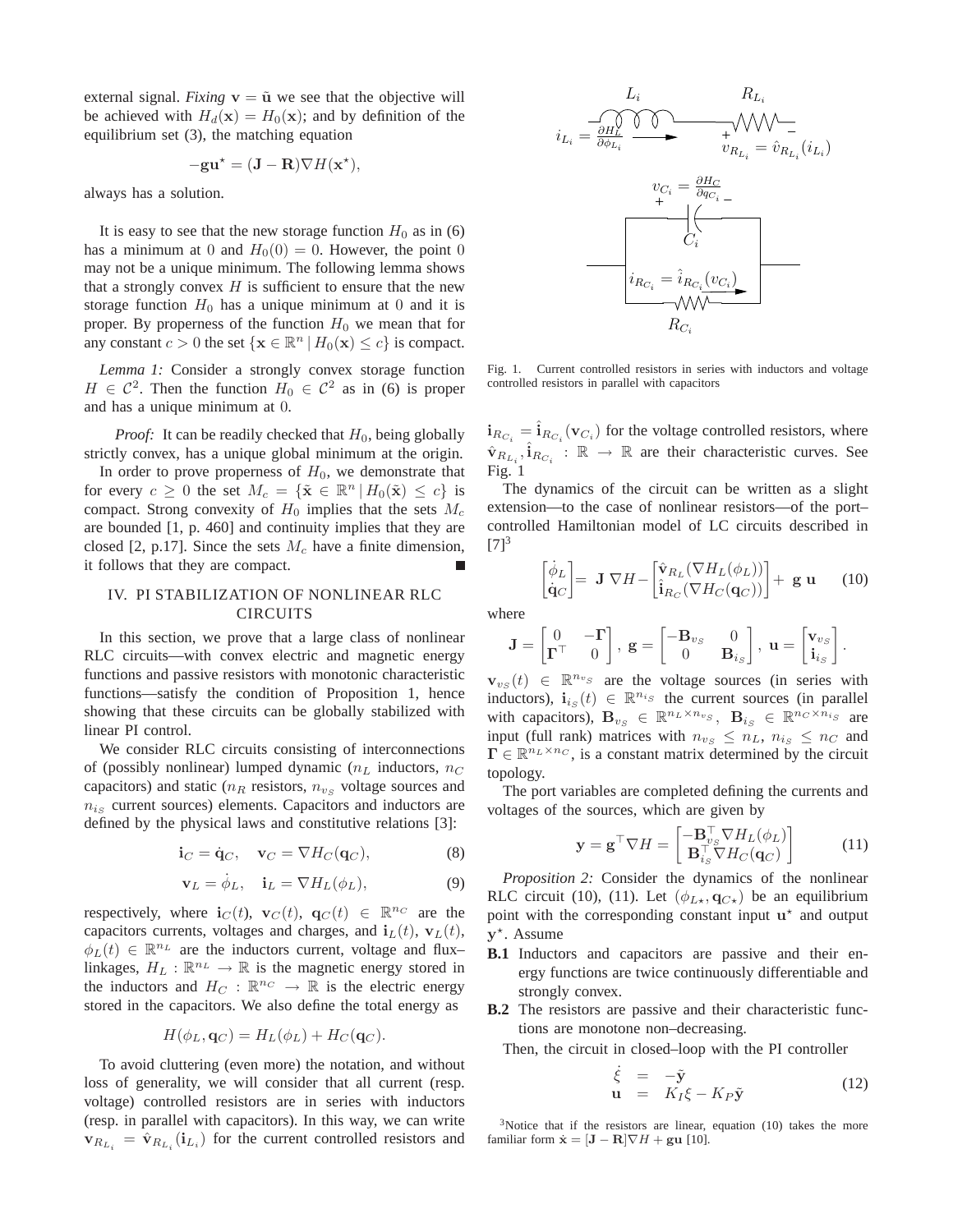where  $K_I = K_I^{\top} > 0$ ,  $K_P = K_P^{\top} > 0$ , ensures all state trajectories  $(\phi_L(t), \mathbf{q}_C(t), \xi(t))$  are bounded and

$$
\lim_{t \to \infty} \|\tilde{\mathbf{y}}(t)\| = 0.
$$

If, in addition, the closed loop system  $(10)$ ,  $(11)$ ,  $(12)$ satisfies the detectability assumption

$$
\mathbf{B.3}
$$

$$
\tilde{\mathbf{y}}(t) \equiv 0, \tilde{\mathbf{u}}(t) \equiv 0 \Rightarrow \lim_{t \to \infty} \left\| \begin{bmatrix} \tilde{\phi}_L(t) \\ \tilde{\mathbf{q}}_C(t) \\ \tilde{\xi}(t) \end{bmatrix} \right\| = 0,
$$

where  $\xi^* = K_I^{-1} \mathbf{u}^*$ .

Then,

$$
\lim_{t \to \infty} \left\| \begin{bmatrix} \tilde{\phi}_L(t) \\ \tilde{\mathbf{q}}_C(t) \\ \tilde{\xi}(t) \end{bmatrix} \right\| = 0.
$$

*Proof:* First, invoking Proposition 1, we will prove that the incremental model of the circuit defines a passive system  $\tilde{u} \rightarrow \tilde{y}$  with a *proper positive definite* storage function. Since the PI is a passive system, the proof will be then completed with standard passivity–based control arguments.

As is well–known RLC circuits with passive elements are passive [3] with storage function their total energy. Indeed, computing

$$
\dot{H}(\phi_L, \mathbf{q}_C) = -\mathbf{i}_L^{\top} \hat{\mathbf{v}}_{R_L}(\mathbf{i}_L) - \mathbf{v}_C^{\top} \hat{\mathbf{i}}_{R_C}(\mathbf{v}_C) + \mathbf{y}^{\top} \mathbf{u} \leq \mathbf{y}^{\top} \mathbf{u}
$$

where we have used  $(8)$ ,  $(9)$  and  $(11)$  to get the identity and passivity of the resistors of Assumption B.2 to obtain the inequality.<sup>4</sup> Non–negativity of  $H(\phi_L, \mathbf{q}_C)$  follows from passivity of inductors and capacitors of Assumption B.1.

To prove passivity of the incremental model of (10), (11) we need to verify the "incremental" stability condition (5) which after some calculations becomes

$$
\begin{aligned}\n&\begin{bmatrix}\n-\hat{\mathbf{v}}_{R_L}(\nabla H_L(\phi_L)) + \hat{\mathbf{v}}_{R_L}(\nabla H_L(\phi_L^{\star}))\n\end{bmatrix}^{\top} \times \\
&\begin{bmatrix}\n-\hat{\mathbf{i}}_{R_C}(\nabla H_C(\mathbf{q}_C)) + \hat{\mathbf{i}}_{R_C}(\nabla H_C(\mathbf{q}_C^{\star}))\n\end{bmatrix}^{\top} \times \\
&\begin{bmatrix}\n\nabla H_L(\phi_L) - \nabla H_L(\phi_L^{\star})\n\end{bmatrix} = \\
&= -(\hat{\mathbf{v}}_{R_L}(\mathbf{i}_L) - \hat{\mathbf{v}}_{R_L}(\mathbf{i}_L^{\star}))^{\top}(\mathbf{i}_L - \mathbf{i}_L^{\star})\n\end{bmatrix} \\
&\begin{bmatrix}\n-\hat{\mathbf{i}}_{R_C}(\mathbf{v}_C) - \hat{\mathbf{i}}_{R_C}(\mathbf{v}_C^{\star})\n\end{bmatrix}^{\top}(\mathbf{v}_C - \mathbf{v}_C^{\star}) \\
&\leq 0,\n\end{aligned}
$$

where we have used equations (8) and (9) for the first identity and the monotonic resistors characteristic condition of Assumption B.2 for the inequality.

The storage function for the incremental model is computed from (6) as

$$
H_0(\tilde{\phi}_L, \tilde{\mathbf{q}}_C) = H_L(\tilde{\phi}_L + \phi_L^*) + H_C(\tilde{\mathbf{q}}_C + \mathbf{q}_C^*) - H_L(\phi_L^*) - H_C(\mathbf{q}_C^*) - \tilde{\phi}_L^\top \nabla H_L(\phi_L^*) - \tilde{\mathbf{q}}_C^\top \nabla H_C(\mathbf{q}_C^*)
$$
(13)

<sup>4</sup>We recall that resistors are passive if and only if their characteristic function lives in the first–third quadrant [3].

which, under Assumption B.1, is strongly convex and has a global minimum at the origin.

According to Lemma 1, the function  $H_0$  is proper and has a unique global minimum at 0.

To complete the proof of the proposition we note that the incremental model of the closed–loop system takes the form

$$
\dot{z} = F(z), \quad \tilde{y} = H(z),
$$

where  $z = \text{col}(\tilde{\phi}_L, \tilde{\mathbf{q}}_C, \tilde{\xi})$  and  $F(z), H(z)$  are continuous. We, thus, consider the (positive definite and proper) Lyapunov function candidate

$$
H_{cl}(z) = H_0(\tilde{\phi}_L, \tilde{\mathbf{q}}_C) + \frac{1}{2} \tilde{\xi}^\top K_I \tilde{\xi}.
$$

Computing the derivative

$$
\dot{H}_{cl} \leq \tilde{\mathbf{y}}^{\top} \tilde{\mathbf{u}} - \xi^{\top} K_I \tilde{\mathbf{y}} \n= -\tilde{\mathbf{y}}^{\top} K_P \tilde{\mathbf{y}}.
$$
\n(14)

It follows from (14) that the state  $z(t)$  is bounded and  $\tilde{\mathbf{v}}(t)$  is square integrable. From continuity of  $F(z)$ , this also implies that  $\dot{z}(t)$  is bounded, hence  $z(t)$  is uniformly continuous. From continuity of  $H(z)$  we also have that  $\tilde{y}(t)$  is uniformly continuous, and we conclude  $\lim_{t\to\infty} \|\tilde{\mathbf{y}}(t)\| = 0.$ 

Convergence of the incremental state to zero follows using LaSalle's invariance principle and invoking the zero–state detectability of Assumption B.3 (see, for example, [10]).  $\blacksquare$ 

## V. CONCLUSIONS AND FUTURE RESEARCH

We have considered general affine passive systems with constant input matrix. We defined an "incremental stability" condition on the vector field  $f(x)$  that ensures passivity of the incremental model. Then, we showed that a large class of nonlinear passive RLC circuits—with convex and proper electric and magnetic energy functions and monotonic resistor characteristics—satisfy this condition. Hence, these circuits can be globally stabilized with linear PI control.

Current research is under way along two directions. First, to employ these results for energy–balancing stabilization of physical systems. Second, to derive conditions for passivity of more general error models, for instance, those that appear when tracking feasible trajectories.

## ACKNOWLEDGMENTS

The second author thanks Arjan van der Schaft for many helpful discussions on the topic of this paper.

#### **REFERENCES**

- [1] Stephen Boyd and Lieven Vandenberghe. *Convex Optimization*. Cambrige University Press, Cambridge, UK, 2006.
- [2] Ward Cheney. *Analysis for Applied Mathematics*. Springer-Verlag, New York, 2001.
- [3] C A Desoer and E S Kuh. *Basic Circuit Theory*. Mac Graw Hill, NY, 1969.
- [4] D J Hill and P J Moylan. Dissipative dynamical systems: basic input-output and state properties. *Journal of the Franklin Institute*, 309(5):327–357, May 1980.
- [5] B Jayawardhana. Tracking and disturbance rejection for passive nonlinear systems. In *44th IEEE Conference on Decision and Control* and *European Control Conference*, Seville, Spain, December 2005.